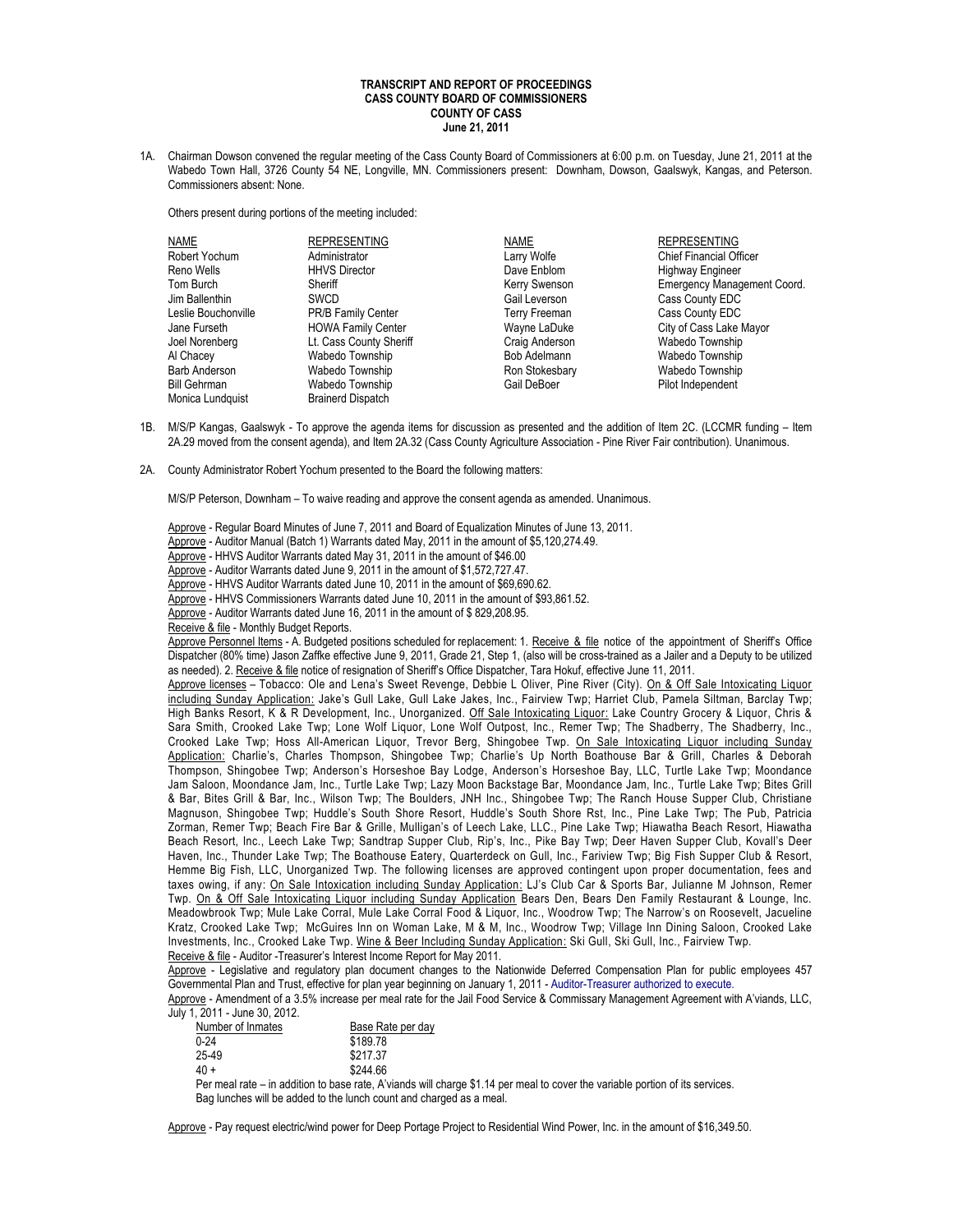Approve - Pay request of \$69,500.00 to Deep Portage Reserve for Federal Grant Project improvements: Trosen Electric, LLC. \$42,500.00; Rural Renewable Energy Alliance \$7,850.00; Langer Custom Builders \$19,150.00.

Approve - Submission of Safe & Sober Communities Grant Resolution No. 28-11 from October 1, 2011 through September 30, 2012, and authorize Lt. Shift Commander Scott Thompson to execute such agreements and amendments.

Commissioner Peterson offered Resolution No. 28-11 and moved its adoption; Commissioner Downham seconded:

Be it resolved: 1.) That the Cass County Sheriff's Office enter into a grant agreement with the Minnesota Department of Public Safety, Office of Traffic Safety for the project entitled SAFE & SOBER COMMUNITIES during the period from October 1, 2011 through September 30, 2012, and 2.) That Lieutenant L. Scott Thompson of Cass County is hereby authorized to execute such agreements and amendments as are necessary to implement the project on behalf of the Cass County Sheriff's Office, and 3.) That the Cass County Sheriff's Office designated Administrative Assistant is hereby authorized to be the fiscal agent and administer this grant on behalf of the Cass County Sheriff's Office.

Resolution No. 28-11 was adopted by majority vote: Downham, Dowson, Gaalswyk, Kangas, Peterson. Nays: None.

Approve - Daily fee to schools for Early Childhood Screening from \$352 to \$358 per day per nurse for the 2011-2012 school years per recommendation of the HHVS Advisory Committee (last adjusted 6/1/10).

Receive & file - May 31, 2011 Cass County HHVS cash account comparison and child placement cost report.

Approve - Amendment to the Home and Community-Based Service Contract with Stille Havn Hus for updating purchased services through December 31, 2012.

Approve - Resolution 29-11 State of MN Joint Powers Agreement on MN Internet Crimes Against Children Task Force (MICAC) (DP-M-0493) from June 1, 2011 through May 31, 2012.

Commissioner Peterson offered Resolution No. 29-11 and moved its adoption, Commissioner Downham seconded:

 Resolution Approving State of Minnesota Joint Powers Agreement with Cass County on behalf of its County Attorney and Sheriff's Office WHEREAS, the County of Cass on behalf of its Prosecuting Attorney and Sheriff's Office desires to enter into Joint Powers Agreements with the State of Minnesota, Department of Public Safety, Bureau of Criminal Apprehension to use systems and tools available over the State's criminal justice data communications network for which the County of Cass is eligible. The Joint Powers Agreement further provide the County of Cass with the ability to add, modify and delete connectivity, systems and tools over the five year life of the agreement and obligates the County of Cass to pay the costs for the network connection.

NOW, THEREFORE BE IT RESOLVED, by the County Board of Commissioners of Walker, Minnesota as follows:

- 1. That the State of Minnesota Joint Powers Agreements by and between the State of Minnesota acting through its Department of Public Safety, Bureau of Criminal Apprehension and the Cass County Sheriff's Office on behalf of its Prosecuting Attorney and Sheriff's Office, are hereby approved. Copies of two Joint Powers Agreements are attached to this Resolution and made a part of it.
- 2. That the Sheriff, Tom Burch, or his or her successor, is designated the Authorized Representative for the Cass County Sheriff's Office. The Authorized Representative is also authorized to sign any subsequent amendment or agreement that may be required by the State of Minnesota to maintain the Cass County's connection to the systems and tools offered.
- 3. That the County Attorney, Christopher Strandlie, or his or her successor, is designated the Authorized Representative or the Prosecuting Attorney. The Authorized Representative is also authorized to sign any subsequent amendment or agreement that may be required by the State of Minnesota to maintain the Cass County's connection to the systems and tools offered by the State.
- 4. That Jim Dowson, the Board Chairman of the Cass County Board of Commissioners and Robert H. Yochum, the County Administrator, are authorized to sign the State of Minnesota Joint Powers Agreements.

Resolution No. 29-11 was adopted by majority vote: Ayes: Downham, Dowson, Gaalswyk, Kangas, Peterson. Nays: None.

Approve - Easement Application Resolution No. 30-11 across State School Trust Land in Govt. Lot 3, Sec. 22, Twp. 139N (Ponto Lake Township), Range 29W.

Commissioner Peterson offered Resolution No. 30-11 and moved its adoption, and Commissioner Downham seconded:

Whereas, Private Property is accessed across School Trust Fund Land located in Government Lot 3, Section 22, Township 139N, Range 29W.

Whereas, the State of Minnesota office of the Attorney General has requested that Cass County apply for an easement across the existing road.

Whereas, easements across School Trust Fund Land can only issued to a local unit of government (Cass County) and not to private individuals.

Whereas, the easement is open to the public.

Whereas, all cost associated with the acquisition and maintenance of the easement will be the responsibility of the private property owners. Be it Resolved, the Board of Commissioners of Cass County, Minnesota hereby approves the Application for Easement across State School Trust Fund Land in Government Lot 3, Section 22, Township 139N, Range 29W.

Resolution No. 30-11 was adopted by majority vote: Ayes: Downham, Dowson, Gaalswyk, Kangas, Peterson. Nays: None.

Authorize - County Surveyor to allow up to 45 day time extensions for Public Corner Monumentation Program contracts.

Accept - Donation from Orhan Soykan and Lisa Vervena in the amount of \$7.52.

Approve - Resolution No. 31-11 for a limited use permit on TH 371 right of way located in Section 2, Township 141N, Range 31W and Section 35, Township 142N, Range 31W for Phase 3 of Walker Bike Club Trail expansion.

Commissioner Peterson offered Resolution No. 31-11 and moved its adoption, Commissioner Downham seconded:

WHEREAS, the Cass County Board of Commissioners is the duly elected governing body of Cass County; and

WHEREAS, the Cass County Board of Commissioners are concerned for the health and welfare of the community and the residents of Cass County; and

WHEREAS, the Minnesota Department of Transportation maintains jurisdiction over Trunk Highway right of ways;

WHEREAS, the Cass County Board of Commissioners wishes to enter into an agreement with the Minnesota Department of Transportation providing for limited use for Bike and Snowmobile Limited Use.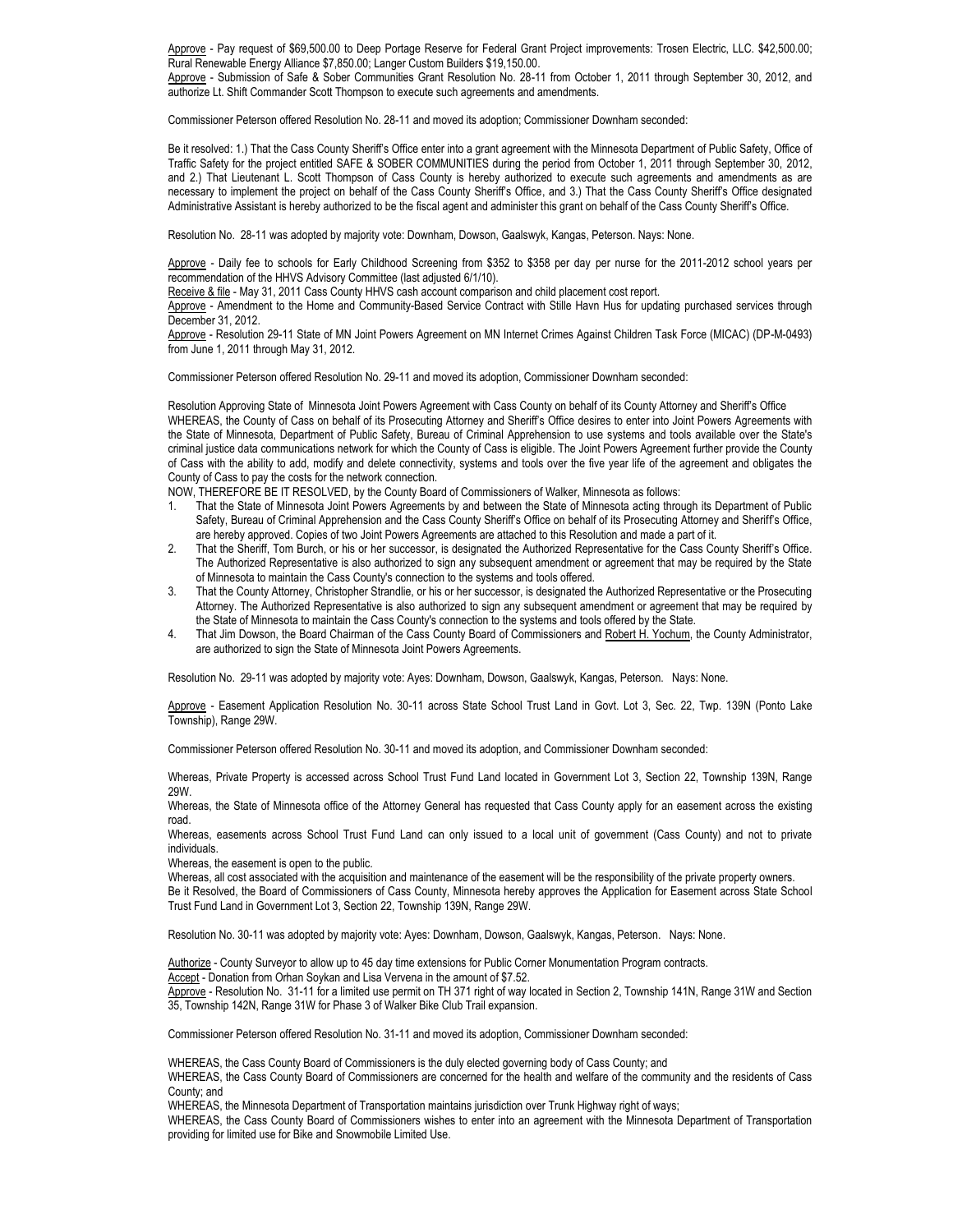NOW, THEREFORE, BE IT RESOLVED: that the Cass County Board of Commissioners does herby authorize that Cass County enter into an agreement with the Commissioners of Transportation of the State of Minnesota providing for the limited use, under the terms and conditions set forth therein, for Bike and Snowmobile Limited Use referred to C.S. 1119 T.H. 371 County of Cass LUP#-1119-0022.

Resolution No. 31-11 was adopted by majority vote: Ayes: Downham, Dowson, Gaalswyk, Kangas, Peterson. Nays: None.

M/S/P Downham, Peterson – To award proposal quote for Lake Margaret Watershed (236 systems) to LouAnn Maschler (Inspector Lic. #2264) in the amount of \$45 per system inspection and award proposal quote for Sylvan Lake (186 systems) to Aaron Kellerman of Antonsen Construction (Inspector Lic. #1051) in the amount of \$49 per system inspection. Unanimous.

| Bidder                                        | <b>Bid Amount</b>                     |
|-----------------------------------------------|---------------------------------------|
| LouAnn Maschler - Maschler Septic Consultants | \$45.00                               |
| Aaron Kellerman, et.al. - Antonsen Excavating | \$49.00                               |
| Joni Tulenchick - Self                        | \$49.99                               |
| Bill Joslyn - Bill's Septic                   | \$56.00                               |
| Cheryl Brown - Brown's Sep-Tech Services      | \$74.00                               |
| Edward Aletto - Alettoonsite/Septic Design    | \$80.00                               |
| Joan Wannebo - Lakes Area Septic Design       | \$140.00                              |
| Dan Switzer - Cass County Construction        | \$270.00 (Sylvan) \$275.00 (Margaret) |

Receive & file - AMC presentation proposal application from the Cass County/Leech Lake Wellness Court. Accept - Minnesota Pollution Control Agency Grant (CFMS No. B56819) in the amount of \$20,000.00 for Electronic Waste Collection from July 1, 2011 – January 31, 2013. Receive & file - 2011 Federal PILT payment in the amount of \$451,440.00 and approve distribution of same.

Authorize – Financial contribution for FY2011 – Cass County Agriculture Association - Pine River in the amount of \$2,500.00, remaining 50% paid after July 1, 2011.

- 2B. Administrator Yochum reported on the AMC District II Meeting held Wednesday, June 8, 2011. In addition to local issues the meeting focused on Governor Dayton's court petition regarding the 2011 potential State of Minnesota government shutdown. Mr. Yochum reviewed the list of proposed critical services that would continue during a shutdown and indicated that County staff will report to the County Board as information becomes available. No action necessary.
- 2C. Chief Financial Officer Larry Wolfe explained the Land Department request to reimburse fiscal agent Aitkin County \$160,000 for LCCMR funding. \$227,000 in LCCMR grant funds were used over the past five years to purchase private lands that had high natural resource value and simultaneously the County Board removed public land status from lands with private development potential valued at \$462,000. Sales to date of the now private lands are \$67,000 and \$395,000 remain for sale. Mr. Wolfe reported that Conservation Fund #73 could cashflow the LCCMR re-payment by the July 1, 2011 deadline.

M/S/P Peterson, Downham – To authorize the Cass County Land Department to make payment in the amount of \$160,000 to Aitkin County for LCCMR Fund reimbursement from Conservation Fund #73. Unanimous.

- 3A. HHVS Director Reno Wells reported progress on the HHVS use of office space located at the Land Department in Backus. Per Board action of June 7, 2011 Mr. Wells has notified the Cass County EDC and Mississippi Headwaters Board. Director Wells added he will provide additional information on related capital and operating costs in the near future. No action necessary.
- 3B. Mr. Wells reported on the potential State shutdown and the potential impact on Health, Human, and Veterans Services. Notifications have been received from the MN Department of Health, MN Department of Veterans Affairs, and MN Department of Human Services. State correspondence advises that funding commitments and activities performed after June 30, 2011 cannot be guaranteed for reimbursement. Director Wells requested permission to: 1.) notify County service providers of the potential suspension or cancellation of contracts supported with State funding, 2.) if warranted, initiate a layoff of County personnel supported with State funding, and 3.) if necessary, to temporarily utilize the adopted HHVS budget to cashflow operations until the Agency can report to the Board those services disrupted by a State shutdown.

M/S/P Downham, Peterson – To authorize HHVS to notify County service providers of the potential suspension or cancellation of contracts supported with State funding in the event of a State shutdown. Unanimous.

M/S/P Gaalswyk, Kangas – To authorize temporary use of the adopted HHVS budget to cashflow operations until the Agency can report to the Board those services disrupted by a State shutdown. Unanimous.

Director Wells also reported responding to the Board referral of an inquiry by Otto Ringle DDS. regarding dental services in Cass County. No action required.

4A. Sheriff Tom Burch discussed the 2012 renewal of the City of Cass Lake Law Enforcement Services Contract. Sheriff Burch proposed to eliminate the annual charge of \$37,000 for a part-time supervisor. The purpose of the contract change is to encourage more contracting with other Cass County Cities and Townships and to recognize that they already support public safety funding through the County property tax levy. The annual contract cost must be filed with the City of Cass Lake no later than July 1, of each year. Sheriff Burch recommended that the FY2012 contract cost to the City of Cass Lake not exceed \$253,000. Mayor Wayne LaDuke addressed the Board indicating that the current contract is a significant savings compared to past costs and the deputies are well received in the community. Lt. Joel Norenberg also reported operations are going well and particularly good relations with the City of Cass Lake staff.

M/S/P Downham, Gaalswyk – To approve the Law Enforcement Services Agreement with the City of Cass Lake, effective January 1, 2012 through December 31, 2012 for assigned Cass County Deputies for a total amount not to exceed \$253,000.00. Unanimous.

4B. Kerry Swenson Emergency Management Administrator and Sheriff Burch reported that all public safety responders have returned executed agreements with the exception of the Leech Lake Band of Ojibwe which has presented notice of their intent to submit an independent participation plan to the State of Minnesota. Current plans are to provide a total of 190 mobile radios, 311 portable radios and 264 pagers to 30 Cass County public safety responders. Mr. Swenson requested Board approval to payment of \$96,056.08 to DSC Communications for pagers.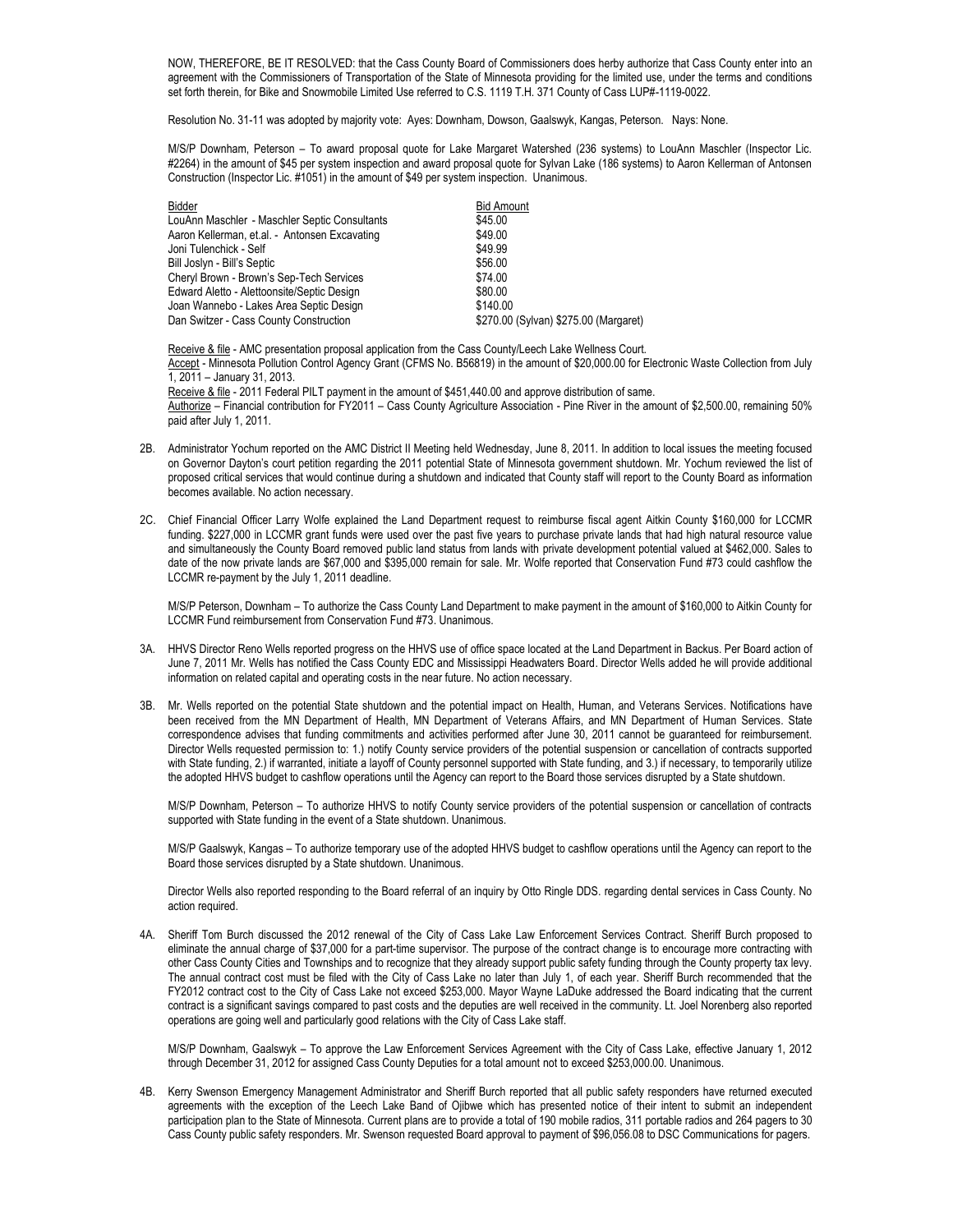M/S/P Kangas, Gaalswyk – To authorize payment in the amount of \$96,056.08 DSC Communications for pagers. Unanimous.

- 4C. Sheriff Burch presented correspondence from the MN Department of Corrections on the potential temporary suspension of State contract performance which may affect the Sentence to Service (STS) funding. Mr. Burch added that he will request funding at a later date if funds become affected. No action necessary.
- 5A. Jim Ballenthin, a member of the Chippewa National Forest Resource Advisory Committee (RAC) reported on the June 2, 2011 RAC funding recommendations that have been submitted to the Chippewa National Forest Supervisor. Mr. Ballenthin explained that the Supervisor then has 30 days to accept or reject the recommendations from the RAC Committee. Projects recommended for funding are located on or near the Chippewa National Forest in the Counties of Beltrami, Cass and Itasca. The projects in Cass County, and recommended funding include: K12- 37: Onigum Shoreline, summer youth restoration – \$4,900; U21: Six Mile Lake, fish passage – \$26,500 V22: Portage Lake, fish passage – \$52,000; A2-27: Pughole Road, culverts and road reshaping – \$105,000(partial funding); W23: Woodtick Creek, channel restoration – \$5,000;E5: Ladyslipper, restoration – \$50,000 F6: Garlic mustard, removal – \$10,000 O15: Parsnip control, mowing – \$30,000 (totaling \$283,400). Mr. Ballenthin also commented that the Pughole Road, culverts and road reshaping project cost estimate is \$135,000 and would require additional project funds to complete.

M/S/P Downham, Peterson – To provide up to \$30,000 from Conservation Fund #73 for the Pughole Road culverts and road reshaping project and provide notice of the same to the USFS Supervisor. Unanimous.

6A. Highway Engineer Dave Enblom reported on the MPCA stormwater violation by Tri-City Paving, Inc. and Cass County regarding road reconstruction on CSAH#1 identified as SP-601-17. MPCA officials inspected the eight mile construction project and reported that sediment and sediment-laden stormwater was discharged into area ditches and wetlands. MPCA cited failing to stabilize ditches within 200 feet of the discharge point, inadequate/missing sediment controls, failing silt fencing, and inadequate erosion control berms throughout the project area. Mr. Enblom added that the site has been brought into compliance and that the fine of \$45,657 would be assessed 50% to the contractor and 50% to Cass County (utilizing engineering reimbursement from State Aid construction). Engineer Enblom also commented that future problems could be limited by improving the stormwater permit inspection process similar to the MN DOT memorandum of understanding with MPCA.

M/S/P Kangas, Gaalswyk – To improve the stormwater permit inspection process by requesting a memorandum of understanding with the MN Pollution Control Agency similar to the MN DOT memorandum of understanding. Unanimous.

6B. Highway Engineer Enblom presented the bid results that had been opened on Tuesday, June 14, 2011 on CP 2001-1 (CR109 Reconstruction-Grading Only), SAP 011-601-021 (CSAH 1 Mill and Overlay).

Project No.: CP 2001-1(CR109 Reconstruction- Grading Only) Engineers Estimate \$506,260.45

| Total Bid Amount | Percent Over/Under Estimate |
|------------------|-----------------------------|
| \$499.423.42     | 1.35% Under Estimate        |
| \$505.815.41     | 0.09% Under Estimate        |
| \$545.334.79     | 7.72% Over Estimate         |
| \$547.585.77     | 8.16% Over Estimate         |
| \$549.913.45     | 8.62% Over Estimate         |
| \$565.615.04     | 11.72% Over Estimate        |
|                  |                             |

M/S/P Kangas, Downham - To award the bid to the apparent low bidder (received on June 14, 2011) for CP 2001-1 (CR109 Reconstruction) to Red Lake Builders, Inc. in the bid amount of \$499,423.42. Unanimous.

Project No.: SAP 011-601-021(CSAH 1 Mill and Overlay City of Pillager, CR 103 Overlay ). Engineers Estimate \$150,703.80

| Bidder                    | Total Bid Amount | Percent Over/Under Estimate |
|---------------------------|------------------|-----------------------------|
| Tri-City Paving, Inc.     | \$140,003.50     | 7.10% Under Estimate        |
| Anderson Brothers Const.  | \$149,940.46     | 0.51% Under Estimate        |
| Hardrives, Inc.           | \$168,819.62     | 12.02% Over Estimate        |
| Central Specialties, Inc. | \$184,819.90     | 22.64% Over Estimate        |

M/S/P Gaalswyk, Kangas - To award the bid to the apparent low bidder (received on June 14, 2011) for SAP 011-601-021(CSAH 1 Mill and Overlay City of Pillager, CR 103 Overlay) to Tri-City Paving, Inc. in the bid amount of \$140,003.50. Unanimous.

6C. Engineer Enblom and Commissioner Gaalswyk reported back on the Transportation Alliance Federal Legislative Meeting in Washington, DC on June 14 – 16, 2011. They met with congressional leaders and staff with emphasis on the MN National Forest Highway System and the CSAH 8 Bridge Project over the Boy River.

Mr. Enblom also presented notification from MNDOT that in the absence of legislatively authorized State appropriations as of July 1, 2011 they advise all holders of Federal aid construction contracts to suspend all work activity. Mr. Enblom explained that we are presently under contract on CSAH #1 utilizing \$900,000 in Federal aid and \$300,000 in State funds. Engineer Enblom also reported that additional information is forthcoming regarding alternatives to either suspend the contract or continue. No action taken.

7A. Cass County Economic Development Director Gail Leverson and EDC Secretary Terry Freeman presented the annual Cass County EDC update with a continuing focus on results in providing economic development services for Cass County. Ms. Leverson added recent activities include: 5 new businesses have completed their projects, 919,884.00 of grants approved, infrastructure for the Walker Industrial Park, Community computer lab in Pine River, revolving loan fund to assist with manufacturing recruitment county wide, and the Hackensack/Walker Small Cities project. Ms. Leverson and Cass County Economic Development Secretary Terry Freeman also thanked the Board for Cass County's budget allocation of \$37,500. No action necessary.